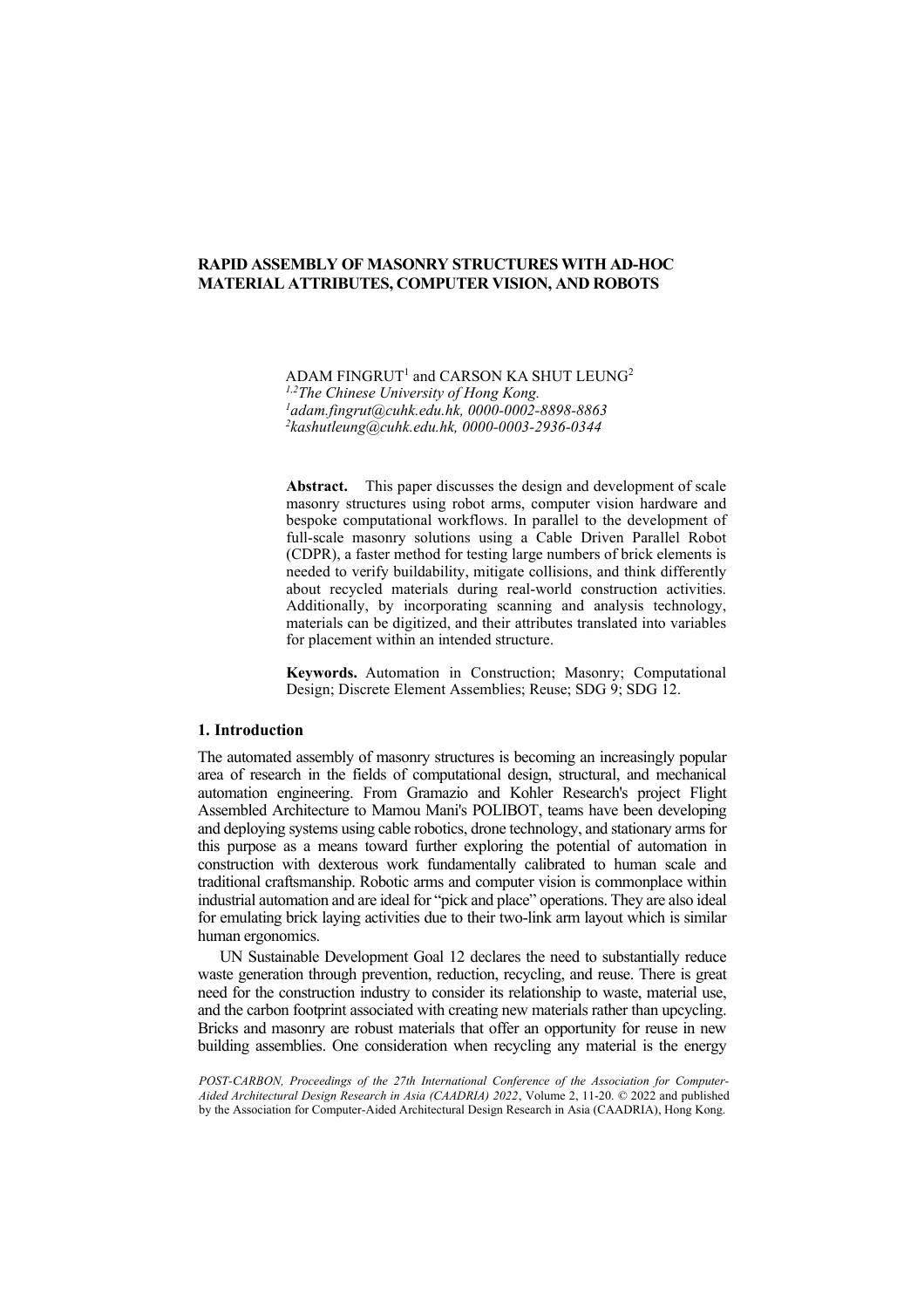required to sort and/or clean into a usable state. This paper considers new methods for reducing some of those processes by considering the possibilities of unsorted masonry, of various dimensions and attributes, for further integration into construction assemblies.

#### **2. Research Question and Objective**

This research asks the following questions: 1) What is the potential for automation systems typically found in the manufacturing industry to be transposed to building construction? 2) Can irregular block materials be integrated into an automated structure assembly without pre-sorting? 3) Can this setup be linked with standard architectural tools using computational design, computer vision and collaborative robotics?

To answer to these questions, the following activities needed to occur: 1) Develop and configure communications between a computer model, robotics, and computer vision systems for accurate scanning, design integration and execution of pick and place operations; 2) Populate the system with materials containing unpredictable and randomized material dimensions; 3) Test the system and proof of concept using scale equipment for assembly of small structures using above.

#### **3. Background**

The above questions follow a series of research projects that examine the integration automation equipment for building construction, and for teaching and learning among higher learning and architecture students. Those projects linked standard "off the shelf" robotic arms with customized GH and PY components that allowed for seamless oneway communication between standard design tools found in architecture, and automation hardware that could carry out instructions – under the assumption that the scale brick materials were predictable and known ahead of the design. The preliminary design methods are also based upon automation and construction projects using long spanning cable robotics for masonry applications (Fingrut, 2019). This shows the scalability and transferability of the system into live construction contexts.

#### **4. Hardware Overview**

## 4.1. ROBOT ARM AND END EFFECTOR

The experimental setup is developed around the Dobot Magician robot arm. It consists of a base, rear arm, forearm, and end-effector. The 3 degrees of freedom (DoF) robot has three stepper motors to actuate its joints and generates a maximum payload capacity of 500 grams. The end-effector utilizes a servo motor and a pneumatic pump to operate with its payload. The maximum distance that can be reached by the equipment is 320 mm with 180° rotational capability. It is attached to a sliding rail that has an effective travel distance of 1000mm, allowing the robot arm to operate long distance pick and place tasks with a total volumetric working area of 320mm X 320mm X 1110mm. The setup up is mounted onto a custom platform to explicitly define the build area and to optimize travel distances of the setup. An identical 3D model (digital twin) of the custom build platform and all associated robotic hardware aids in the planning of design output and allows for the translatability of physical and digital data.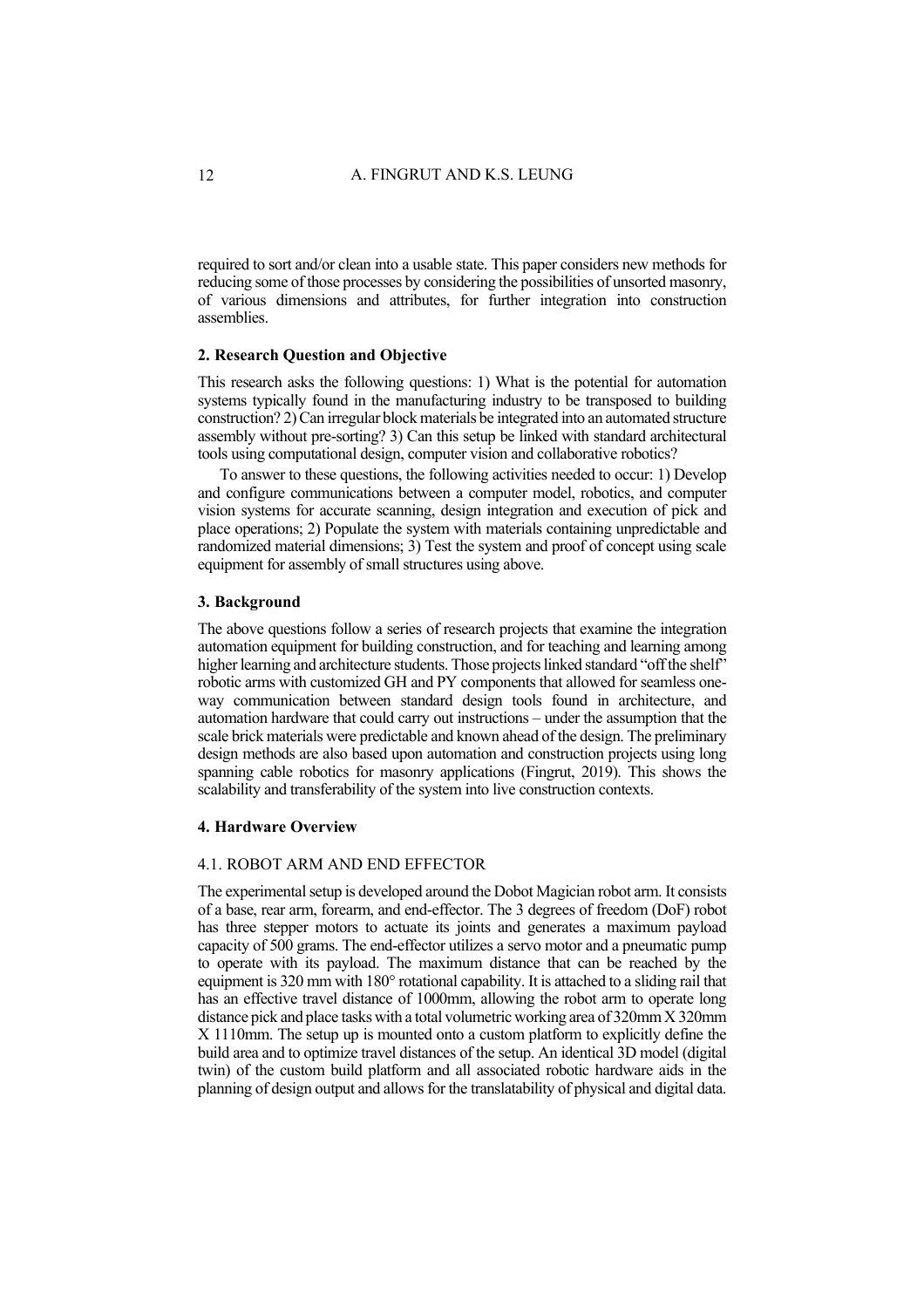### 4.2. CONVEYOR BELT AND SCANNING HARDWARE

The system works in conjunction with an image processing system that extracts the characteristics of brick elements by calibrating the range of hue, saturation, value, and pixel area of the imageries obtained from the computer vision kit. The image processing system includes a HIKROBOT (MVL-HF1228M-6MP) 1/1.8" 12mm F2.8 manual iris C-mount lens mounted to a HIKROBOT (MV-CE050-30UC) 5 mega pixel colour camera, 2.2 micrometre narrow field of view, 1/2.5" CMOS, Rolling Shutter, 31 fps, and connects to a workstation via a USB 3.0 Output. A white 40000 lux ring shaped auxiliary light source is mounted around the camera to provide consistent ambient lighting condition and intensity. It is important to note that any varying and inconsistent external source of lighting (skylight) or complex multidirectional lighting (interior lighting) will affect the image processing system. Therefore, consistent ambient room conditions were necessary, to avoid recalibration.

The camera points vertically downwards from a camera mounting kit 300-350mm above the target brick picking location and analyses the XY plane image which it transforms pixels into Cartesian coordinates. The system temporarily stores that data for potential collection by a robot, or other system via PY-API. An automated conveyor belt makes it possible to enlarge the pick-up area without requiring the camera to move. This has an added proximity sensor to ensure the visible zone is populated with material, or to advance the belt forward.

# 4.3. AD HOC DELIVERY OF BRICK MATERIALS

Based upon the system scale, reach, and limited payload, a series of scaled wooden and acrylic bricks measuring roughly 10mm at width were used for the experiment. The



*Figure 1. Robot and Computer Vision Setup*

13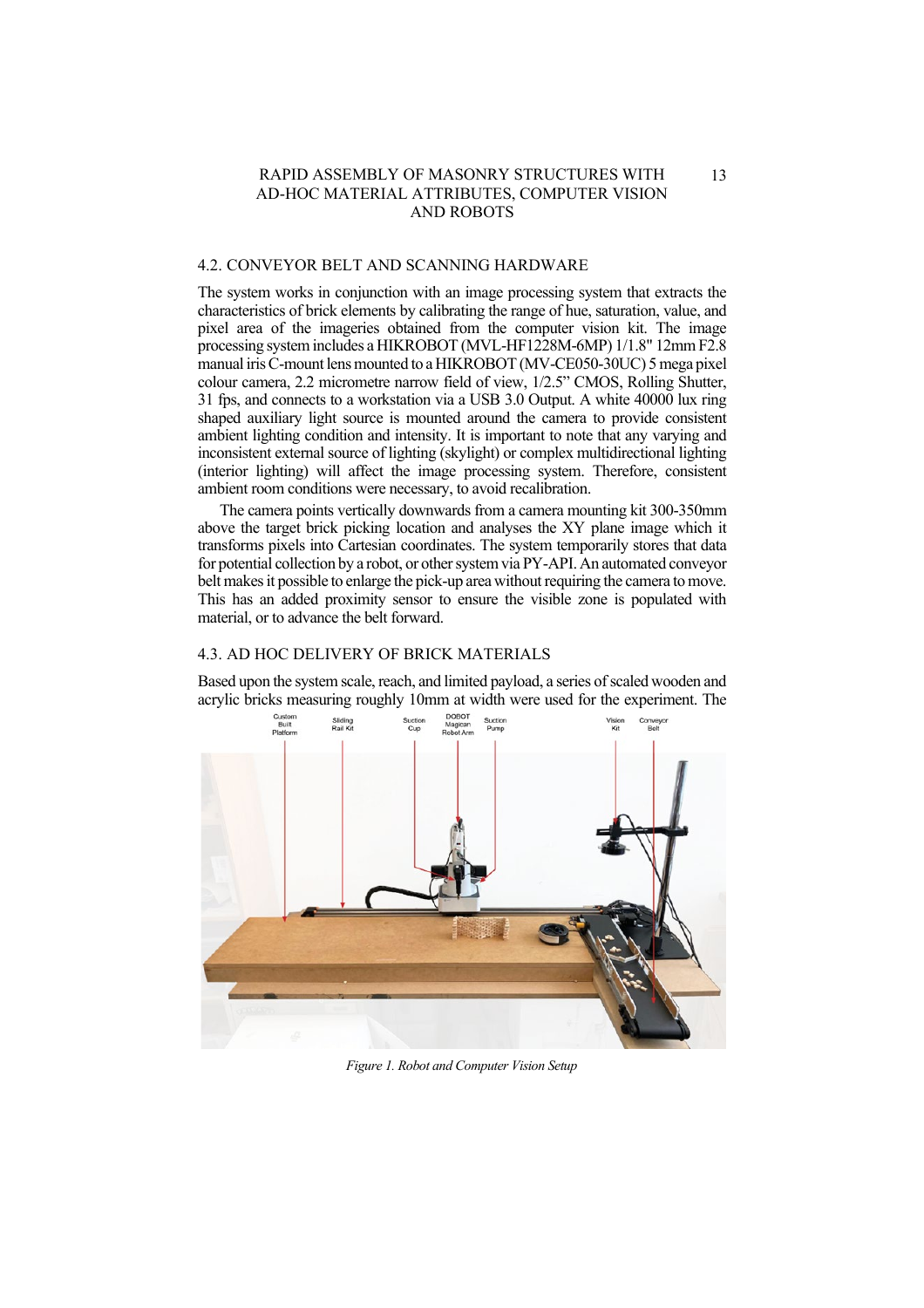length of the bricks ranged from 15mm to 30mm in a randomized manner. The stock material also has a variable wood grain. Materials were randomly placed only the conveyor belt, and guiding rails helped to align or discard any units that may have been placed along the wrong edge. This physical pre-filter helped to maintain clear boundaries between adjacent bricks that may be processed as single units.

### **5. Control System Overview**

The control system uses Rhinoceros 3D (RH) and Grasshopper (GH) as a central platform for design, communications, and coordination between the scanning and robotic assembly process. This is carried out using custom PY tools that were embedded as GH components and allowed for real-time data feedback loops to automate the design process based on data collected from the computer vision system.

While traditional fabrication process sees design and production as two distinctive tasks which involve design data output from RH and input to the robotic control software, the workflow of this setup conceives the system as one singular workflow. Robotic control functionalities are added to RH via its plugin database and its API. This streamlines the connectivity of different software (such as the computer vision modules) and creates stable, looped communications between hardware and software without crashes or unexpected behaviour.

This is achieved with the computational modelling plugin GH for RH. The nodebased editor formulates the main interface, in which data is passed in a unidirectional manner between components from start to endpoint with connecting links. Input data can be defined locally as a constant and can also be imported from the modelling space of RH or from a saved comma separated value (CSV) file. Data is always stored in parameters, which can either be free-floating or attached to a component as input and outputs objects. Within the algorithm, data is free floating as parameters.

### 5.1. DESIGN MODELLING

A curve that represents the building path of the bricks is modelled within the design software. Curve data is then defined as the input data of the GH/PY definition which automatically populates the curve with brick bounding box dimensions based on attributes extracted from the computer vision system.

The computational definition parses brick attributes, such as length, width, colour, and sorts into list. It then selects the desired brick by comparing the unbuilt length of the curve input to the list of brick. Based on this the model selects the longest possible brick (best/biggest fit) until the remaining built length is shorter than any available bricks returned from the computer vision input. The brick spacing is also specified as a local input within the definition.

Base curve design requires design decision making relying upon external contexts. The rest of the definition is designed in a recursive manner, for which autonomous design decisions are made upon the beginning of the construction process. While the overall massing of the assembly can be predicted, the specific layout of brick units will only be fully visualized and known upon completion of its construction. This feedback loop (Figure 3) within the definition aids in real time construction process by using recursion. The outcomes achieved are the possibility of defining an infinite set of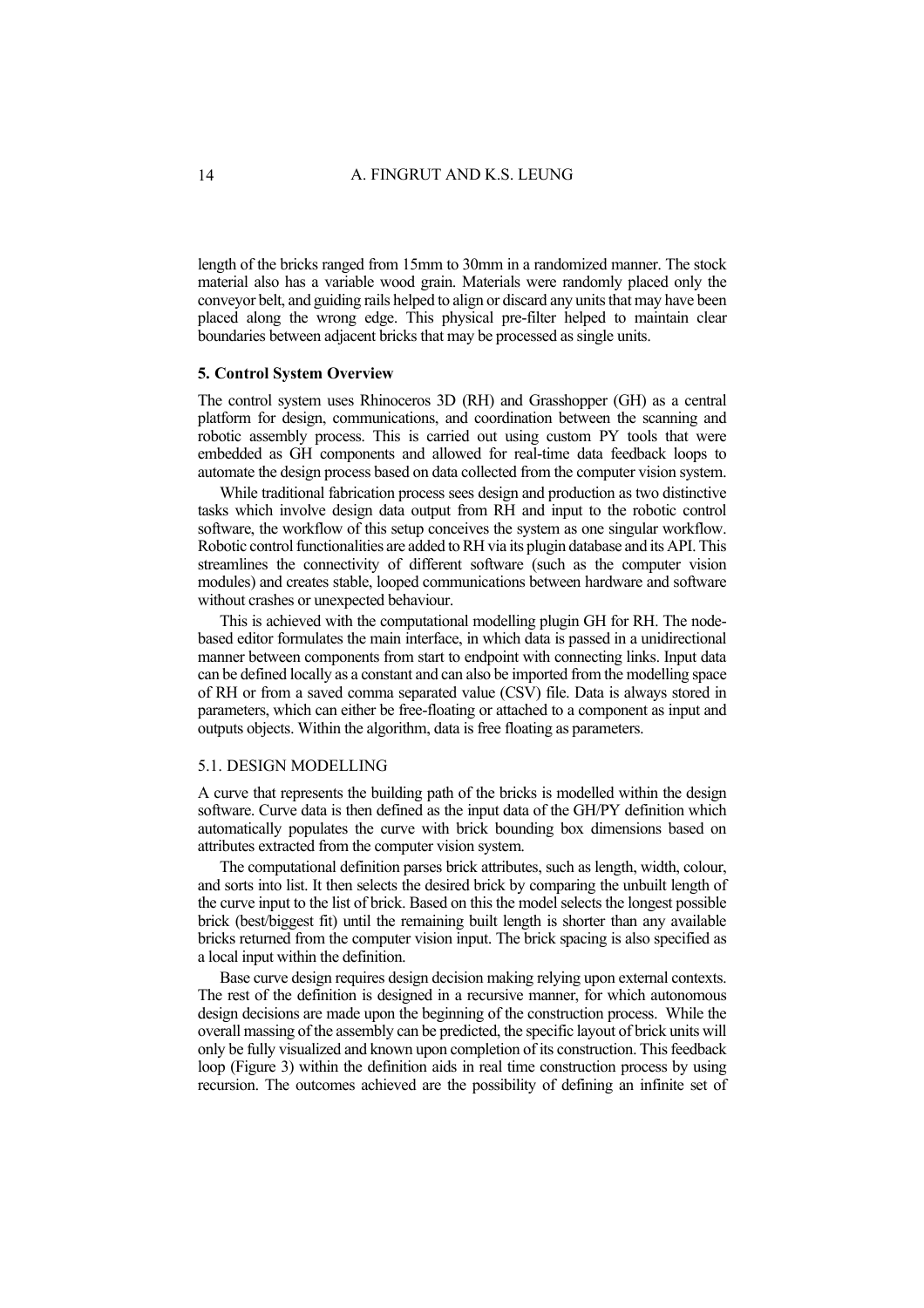objects by a finite statement (Wirth, 1985).

Besides the default scripting components native to the GH environment, the GH/PY components allow RhinoScriptsSyntax functions to instantiate modelled geometry inside of GH. PY nodes can expand upon the functionality of RH to become a communication device between different tools, hardware, and software programmes working together on a singular task. Custom built PY tools were embedded in the GH definition to create real-time links to the computer vision and the hardware control API. They also store and display project specific information beyond the default data manipulation capability of GH. Two custom PY tools were created for this setup, namely the Vision PY (passing variables from the computer vision modules to the computational design setup) and Robot\_PY (passing instructions from the computational design setup to hardware for assembly).

The function libraries used within the GH/PY environment includes RhinoScriptSyntax that provided functionality relating to geometry modelling, and DobotDIIType that provided robotics control commands and methods. To specify a brick placement coordinates, the robotic arm read a set of  $(x, y, z)$  coordinates generated from the GH definition via the Robot\_PY which then allowed the robotic arm and vacuum gripper to reach the specified location while observing pre-programmed movement rules.

### 5.2. COMPUTER VISION

To specify a brick pickup location, the Vision\_PY relays data from the computer vision module via a bi-directional Transmission Control Protocol (TCP) Network Socket. The Vision  $PY$  communicates brick width, height,  $(x, y)$  coordinates, rotation angle, RGB data to the GH/PY component. This is triggered by an 'image update' controlled from within GH and a trigger component.

The data generation process of the machine vision setup starts with camera calibration, which is carried out within the Dobot Vision Studio environment which uses a node-based interface for custom definitions that operates on and organize feedback on data processing. The first node inputs the camera imagery with exposure calibration and cropping functionality. This step is crucial to the construction accuracy as a calibration computer vision module definition is used to calculate the geometric image transformation. The HIKROBOT (MVL-HF1228M-6MP) lens and HIKROBOT (MV-CE050-30UC) camera is a pre-set in the vision software, compensating through pre-calibration for lens distortion. However, the distance and angle between the camera and the target XY plane is defined in physical setup, therefore, a sequential N- point calibration node is needed to construct a calibration file using the imagery data that passes through the checkerboard pre-sets in the CalibBoard Calib node. This step correlates the real word coordinates of a checkerboard image and the relative pixel coordinates.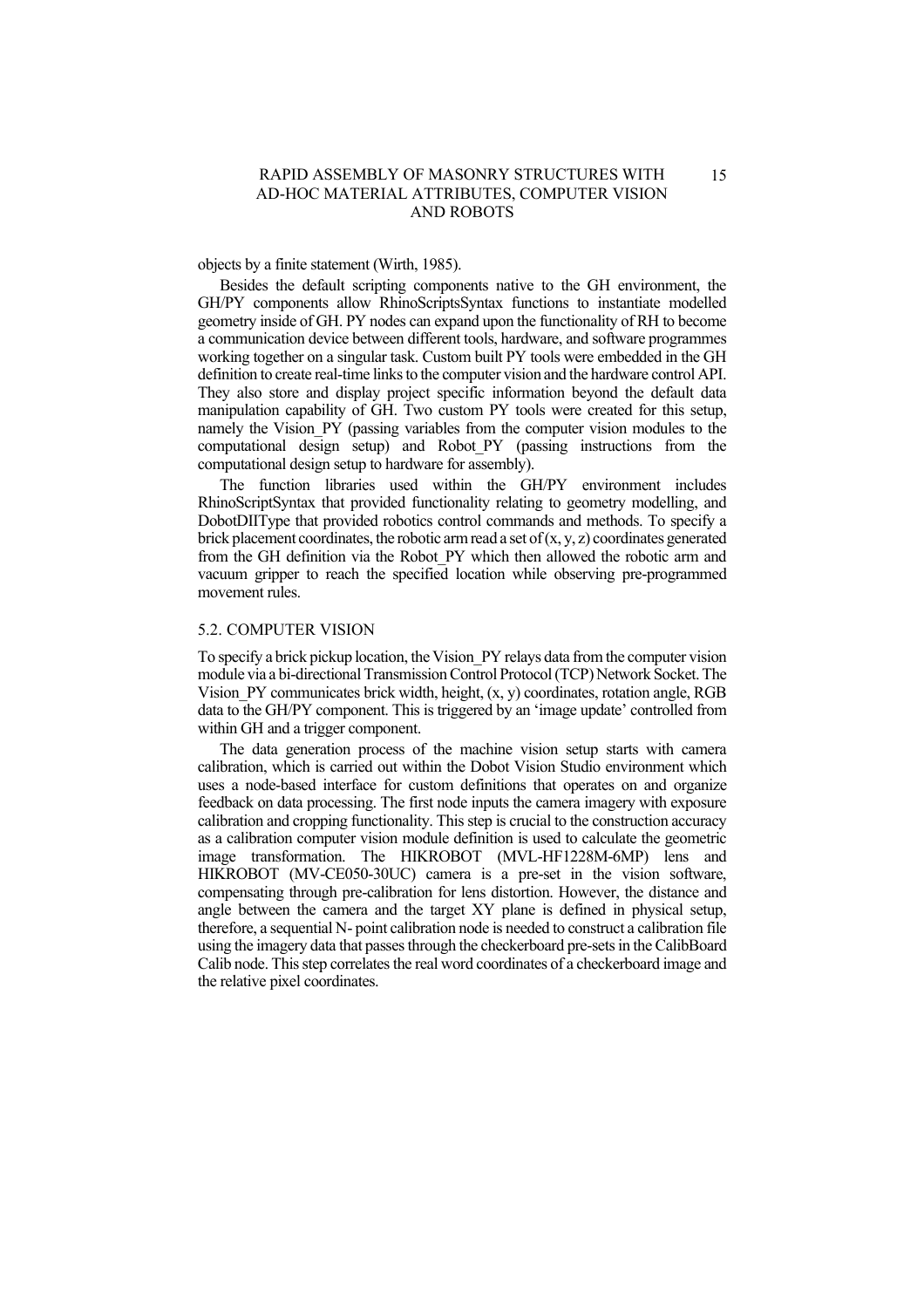The calibration file is then used to undistort the image received from the camera lens. The connected camera image exposure, pixel format is adjusted according to the environmental condition. The image then passes through a colour extraction node, in



*Figure 2. LS: Brick under Computer Vision; M: Computer Vision Definition; RS: Brick parameter detection*

which the colour making attribute, (hue, saturation, lightness) HSV parameter is calibrated by of limiting the attribute range to create a figure ground style binary image (Figure 2). The binary image is then morphed to define the perimeter of an object by locating the edges of the outer extremities. The process goes through a dilated convolution which expands the boundary (kernel input) by skipping pixels to cover a larger area of the input. In morphological dilation operations, the state of any given pixel in the output image is determined by applying a rule to the corresponding pixel and its neighbours in the input image (Bishop, 1995).

During system testing, the interaction time is set to 0 to avoid dilation of unwanted white points detected, while the kernel matrix width and height set to facilitate the feature extraction process. Once a boundary line is established, the blob detection node returns the area, perimeter length, centroid XY, rotation angle, rectangularity rate and long, short axis length. The set of data is then filtered according to area range and rectangularity range pre-sets. The resulting verified data is compiled and sent to the custom PY tool in GH.

The setup of this system comprises of four components: 1) assortment of brick units delivered via conveyor belt; 2) computer vision processing material ad attributes; 3) design software that probes for the 'best fit' location of that item and communicates those details; 4) automation hardware that carries out instructions set in 3.

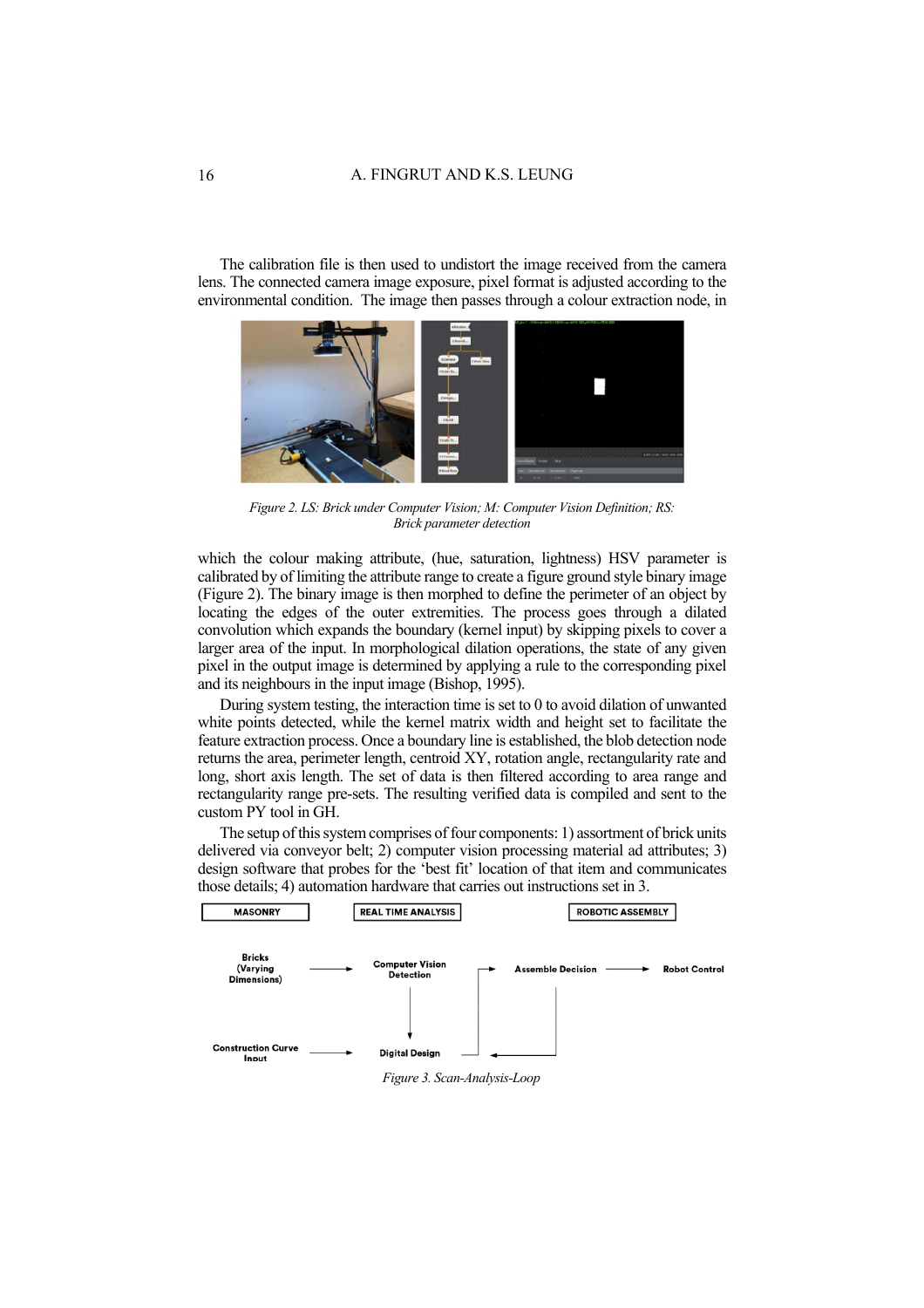# **6. System Testing**

From this setup, a series of experiments were conducted to test different methods of optimized pick and place operations for small scale testing and assembly. Three cases were tested to supply sufficient diversity in brick type, guide curve setup, and approach to guide curve population. While the brick input is limited to 5 per input, each case added an additional variable of 5mm linear spacing along the curve variable between elements, to ensure no collisions would occur during assembly. Each type of test was conducted and repeated a minimum of five times with randomized input materials to establish insight into the success, accuracy of the equipment, and predictability of the design weaknesses.



*Figure 3. LS: Simulation; RS: Automated Assembly*



# 6.1. LINEAR DEPLOYMENT (LD)

*Figure 4. Linear Deployment* 

In this, the simplest of three tests, ad-hoc brick units were deployed in a linear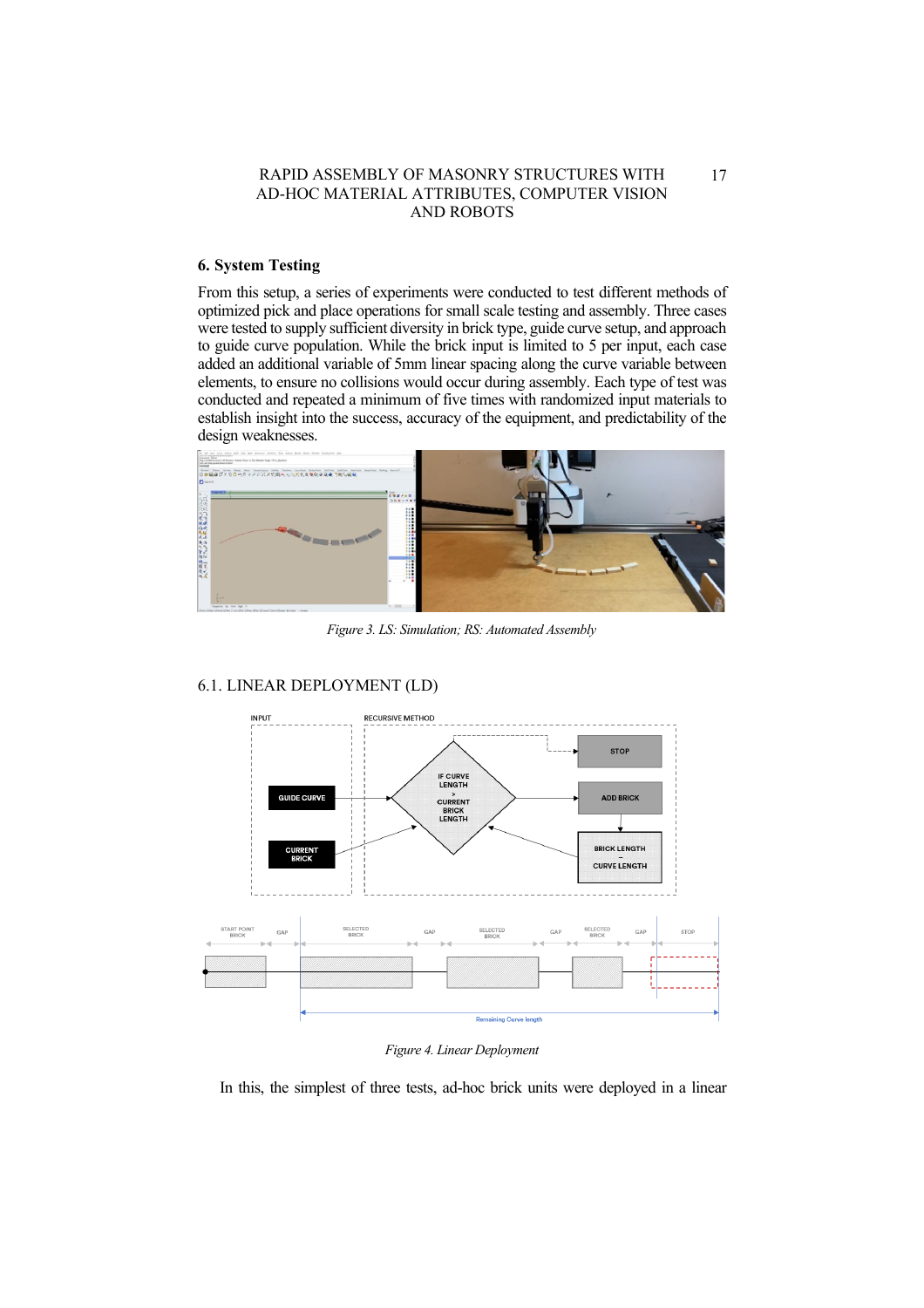fashion from a starting point toward an endpoint of the guide curve (Figure 5). For each iteration of the system loop, a brick that meets sufficient criterion (set as variables) would be added along the curve in both the design model, and simultaneously executed by the robotic hardware. This recursive process was repeated until brick units were too large to fit into the remainder of the guide curve. The advantages of this test were a highly predictable starting point, and regulated placement of units – however an unpredictable end condition that could vary widely depending on the lengths of brick units.

### 6.2. MIDPOINT-OUT (MO)

MO describes a deployment process whereby the midpoint of the guide curve is established for the first brick unit placement (Figure 6). Once this is in place, the system selects best fit based on the remaining curve length in either direction against the available best-fit scanned materials. This recursive algorithm bifurcates the problem into two separate guide curves, that are then treated similarly to the LD setup. The advantages of this, are the highly predictable midpoint placement, however, end conditions suffer from similar irregularities as the LD, with uncontrollable end conditions.



*Figure 5. Midpoint-Out ERD*

# 6.3. ENDPOINT-IN (EI)

EI describes a deployment process whereby guide-curve end conditions are established as the first, and second brick units for placement. This is critical as it prioritizes end conditions as being the most accurately placed, and subsequently selects the best fit for the remaining curve length while populating internal spaces (Figure 7). This recursive algorithm continuously evaluates new 'end conditions' on smaller sub-curves until no brick unit can be safely fit into the assembly without collision. The advantages of this,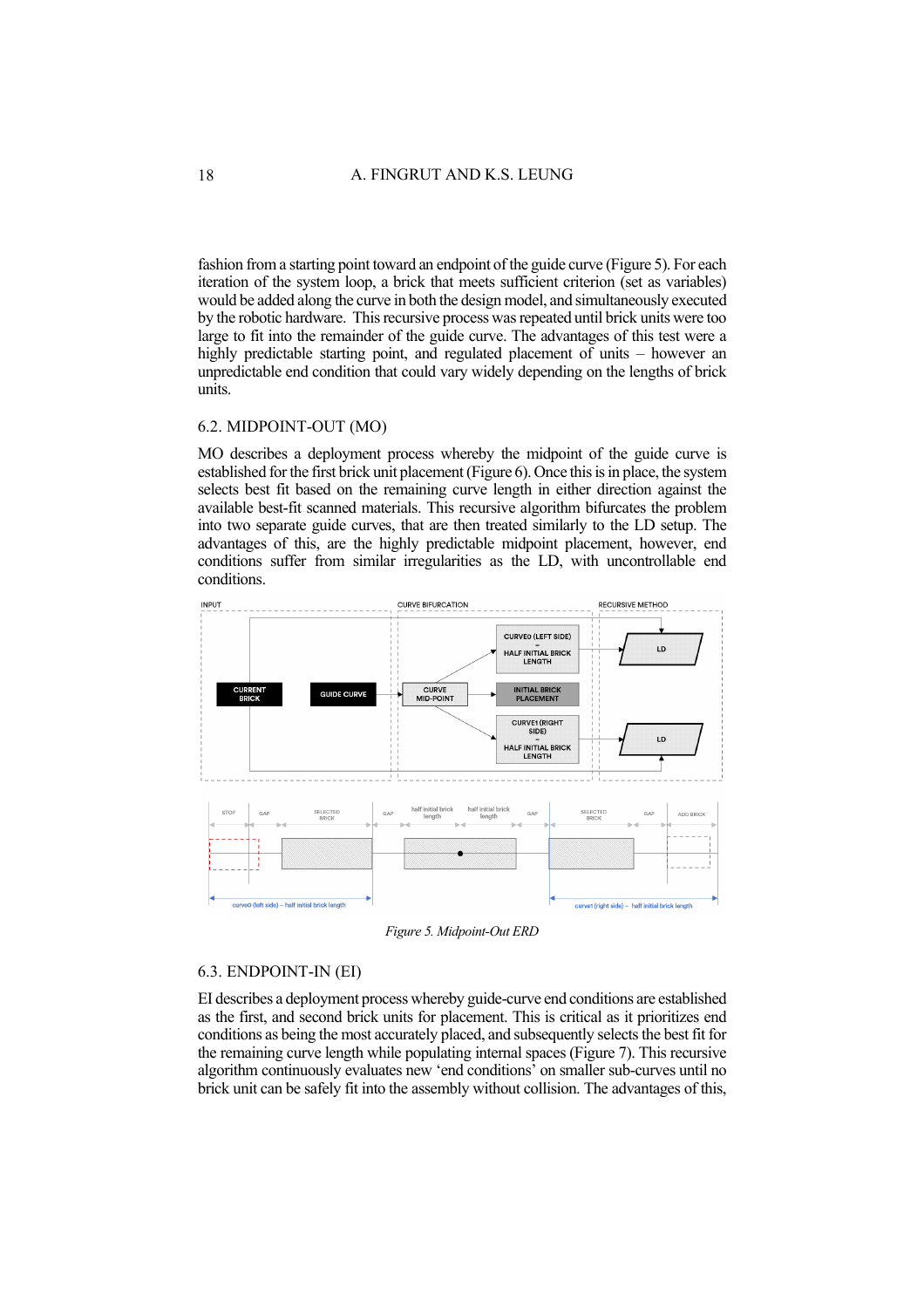are the highly predictable endpoints, and spacing of units, however, final brick placement suffers from the potential for collisions based on the attributes of brick units in the supply chain.



*Figure 6. Endpoint-In*

#### **7. Findings and Results**

The above testing and experiments have shown that there is potential or automation systems to be transposed into building construction, when less "predictable" variables, such as tolerances related to building materials, or recycled and unsorted materials are integrated into assemblies. Although there are many refinements that will need to be incorporated into the setup, the preliminary findings positively conclude that ad-hoc masonry materials can be considered as part of an automated robotic assembly system.

The key aspect of this research project is to determine how computer vision can carefully digitize materials, parse their attributes into usable variables in a 3D design model, and subsequently execute automated assembly based on that model. Discrete assemblies, such as those found in masonry are typically based on regular, sorted patterns. Laborers are often using their experience to modify and fine-tune placement based on minute and large differences in material attributes, site conditions, and design elements. The above preliminary tests have shown that this process can be digitized and automated to some degree (Figure 4).

By linking this setup to standard architectural tools, such as RH, it provides access to a broad range of users without requiring specialist computer programming skills and gives designers the flexibility of designing without having any knowledge of material specifics. This leaves the potential for automated masonry to reconsider a position of pattern design based on material availability, rather than a typical more top-down approach.

### **8. Future Directions**

Further computational dexterity and specificity is needed to advance this line of